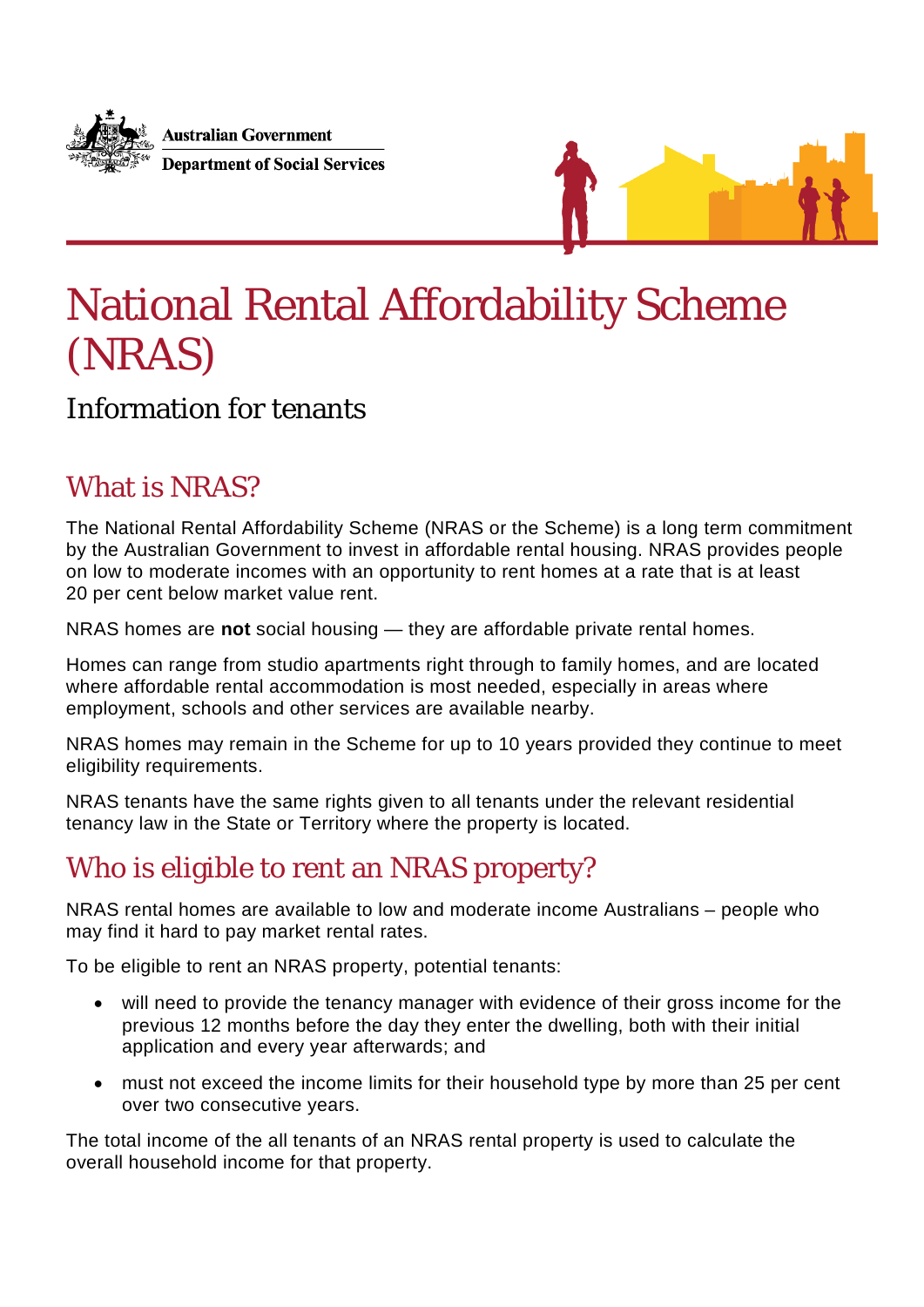# How can I apply to rent an NRAS property?

The Australian Government **does not** select or manage NRAS tenants or maintain a waiting list for homes supported by NRAS. You can apply to rent an NRAS property through an NRAS approved participant or their tenancy manager in your State or Territory. The list is available on the [Department of Social Service website.](https://www.dss.gov.au/our-responsibilities/housing-support/programs-services/national-rental-affordability-scheme/nras-tenancy-managers)

If you live in Queensland, Potential tenants need to register with the Queensland Government. To register, complete the [National Rental Affordability Scheme \(NRAS\) tenant](https://www.hpw.qld.gov.au/nras/)  [application form](https://www.hpw.qld.gov.au/nras/) or contact 13 QGOV (13 74 68).

## Who manages the NRAS tenancy?

NRAS tenancy managers are selected by the NRAS approved participant and may be a real estate agent, a housing organisation or other approved manager. An NRAS approved participant may also manage tenancies itself rather than engaging a third party to do so.

The NRAS tenancy manager is required to perform functions such as:

- assessing initial and on-going tenant eligibility through appropriate written evidence, such as payslips, employer contact details etc., and determining the gross household income for the 12 months prior to the day on which the household would become tenants;
- maintaining waiting lists for NRAS homes:
- determining the rents charged to tenants;
- providing appropriate property management and maintenance functions; and
- managing the on-going tenancy.

### What are the income limits for NRAS tenants?

The gross income limits for eligible households to rent NRAS homes are specified in the NRAS Regulations. Note that because these levels are subject to indexation, current levels are different to the figures that were initially specified in the Regulations. Information on current, indexed thresholds is available below. For NRAS purposes, a household is considered to be all tenants of the dwelling. Therefore, the income of all residents will be included in the assessment of the gross income of the household.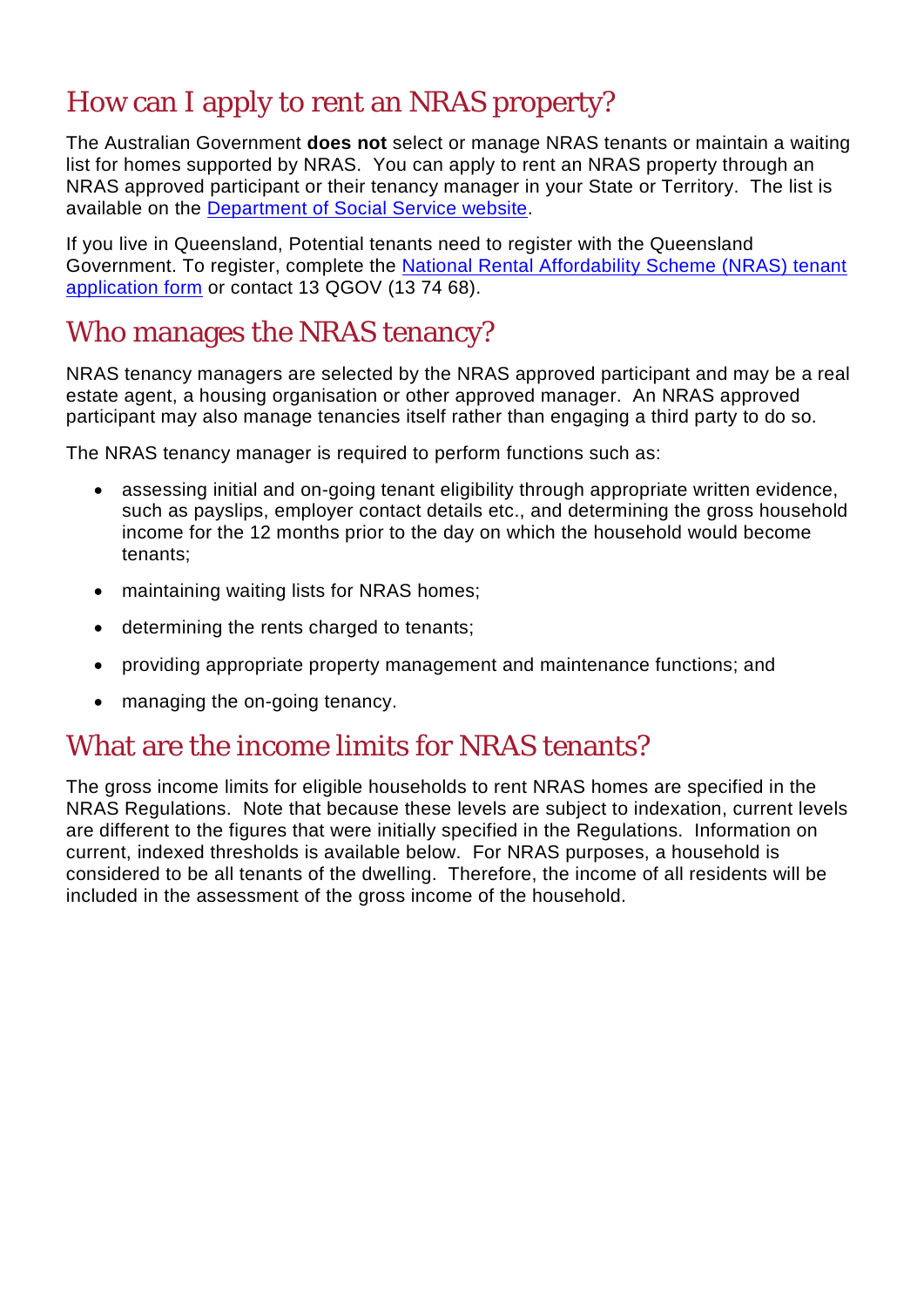| The 2017-18 household income eligibility limits are: |  |  |
|------------------------------------------------------|--|--|
|------------------------------------------------------|--|--|

| <b>Household composition</b>    | <b>Household</b><br>income limit (\$) | <b>Existing tenant</b><br>income limit (\$) |
|---------------------------------|---------------------------------------|---------------------------------------------|
| One adult                       | 49,547                                | 61,934                                      |
| Two adults                      | 68,501                                | 85,627                                      |
| Three adults                    | 87,455                                | 109,319                                     |
| Four adults                     | 106,409                               | 133,012                                     |
| Sole parent with one child      | 68,548                                | 85,685                                      |
| Sole parent with two children   | 84,983                                | 106,229                                     |
| Sole parent with three children | 101,418                               | 126,773                                     |
| Couple with one child           | 84,936                                | 106,170                                     |
| Couple with two children        | 101,371                               | 126,714                                     |
| Couple with three children      | 117,806                               | 147,258                                     |

After you have commenced tenancy in an NRAS dwelling, if your annual household income exceeds the applicable household income limit by 25 per cent or more in two consecutive years, you will cease to be an eligible tenant. This does not necessarily mean that you will be evicted; it just means that the approved participant will no longer be entitled to receive incentives under the Scheme in relation to your rental dwelling. You will still have rights under your lease and the residential tenancy laws of your State or Territory.

There is no asset test used to determine tenant eligibility, except in Queensland. For more information contact the Queensland Government on 13 QGOV (13 74 68).

In other States or Territories, where a tenant receives a one-off lump sum payment (for example, a lottery win or inheritance), only the income earned from investing the lump sum would be assessed as income, that is, income from interest or dividends.

Your continuing eligibility needs to be assessed each year by the approved participant. The approved participant will request evidence of your annual income; they may also request other information, including the number and ages of people living in the house. They require this information to satisfy the Australian Government that they continue to meet all conditions of allocation under the Scheme in relation to your rental dwelling.

## What rights do I have as a tenant?

All NRAS approved participants must comply with the residential tenancy law and tenancy and property management regulations in the State or Territory in which the property is located.